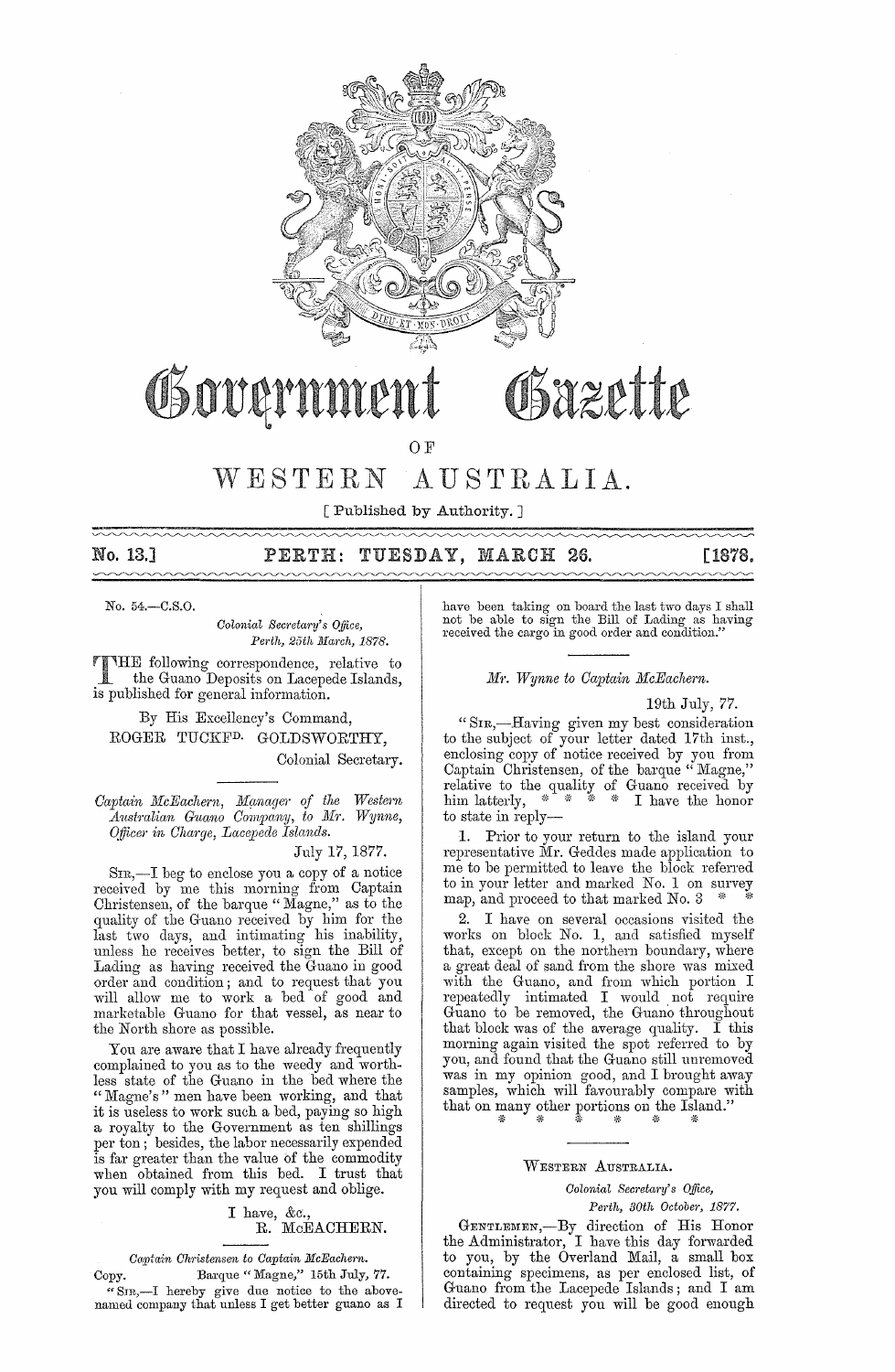to have the said specimens analysed, and a report of the result of such analysis duly forwarded for the information of this Government.

## I have, &c., ROGER TUCKFD. GOLDSWORTHY, Colonial Secretary.

The Crown Agents for the Colonies, Colonial Office Building, Downing Street, London.

## No. 8°/70. Downing Street, London, 2nd February, 18'78.

SIR,—I have the honor to acquaint you, for the information of His Excellency the Governor, that the samples of Guano referred to in your letter of the 30th October last, have been submitted to Dr. Augustus Voelcker, F.R.S., who is considered to be one of the best analyists in London for Guano; and I enclose herewith a copy of his report.

## I have, &c.,

#### M. F. OMMANNEY.

The Hon. the Colonial Secretary of Western Australia.

Analytical Laboratory,<br>11 Salisbury Square, Fleet Street, E.C.,<br>January 22nd, 1878.

SIR,-I beg leave to submit to you a report on the chemical composition and commercial and agricultural value of eight samples of natural and prepared Lacepede Islands' Guano which you sent me for examination on the 3rd of January, '7S, on account of the Crown Agents for the Colonies, and have the honor to'be

#### Your obedient servant,

#### AUGUSTUS VOELCKER, F.R.S.

M. F. Ommaney, Esq.

## *Rep01·t on Eight Samples of Lacepede Islands'*  Guano, W.A.

ON the 3rd of January, I received for examination eight samples of Lacepede Islands' Guano, which were described as follows :-

- No. I.-Guano from part of Block No. 1, now under question, and with which Capt. McEachern was satisfied.
- No. 2.—From same place, but yielding much more phosphate than No. 1, although considered by Capt. McEachern to be worthless.
- No. 3.-The most fibrous sample I could find amongst the Guano condemned by Captain McEachern in same bed.
- No.4.-Guano from place were the "Prairie" is loading, but obtained in a small patch only, and nothing similar yet found on the Island.

No. 5.-Phosphate procured from No. 2.

- No. 6.-Rejected by Captain McEachern and others, but proved by Mr. Scott to be the purest Guano.
- No. 7.-Phosphate obtained by Mr. Scott from burnt Guano, supposed by Captain McEachern to be worthless.

No. S.-Do. do., from sample No 6.

By these eight samples I find those marked No. 1, No. 2, No. 3, No. 4, and No. 6 are natural Guano deposits, and the specimens marked No. 5, No. 7, and No. 8 are compound artificial manures, obtained by the addition of chl

The agricultural and commercial value of Guano, similar in character to the specimens of natural Guano found on Lacepede Islands, is mainly regu-lated by the percentage of phosphoric acid which different samples yield on analysis.

Lacepede Guano belongs to the class of phosphatic Guanos, and in addition to phosphate of lime, upon which its chief value depends, contains variable

proportions of organic matters, yielding more or less nitrogen, which contributes to the fertilizing and commercial value of the Guano.

The presence of considerable proportions of oxide of iron and alumina, and of carbonate of lime in some kinds of phosphatic guanos, detracts from the com-mercial value which the phosphoric acid possesses in specimens in which the phosphoric acid is solely combined with lime as phosphate of lime, and which practically speaking are free from oxide of iron and alumina and carbonate of lime.

All the samples sent to me for examination, I find, are virtually free from oxide of iron and alumina and carbonate of lime, and the phosphate of lime contained in them consequently possesses as high a commercial value as the best phosphatic guanos of commerce, containing an equal percentage of phosphate of lime. '

After these preliminary observations I beg to direct attention to the results which I obtained in carefully analysing the several specimens,

#### *Oomposition of Sa'mple No. 1.*

(Guano from part of Block No. 1, now nnder qnestion, and with which Capt. McEachern was question,<br>satisfied.)

| Moisture                              |          |        |  | 7.39   |  |
|---------------------------------------|----------|--------|--|--------|--|
| *Organic matter and water of combi-   |          |        |  |        |  |
| nation                                | المنتقلة |        |  | 25:36  |  |
| **Phosphoric acid                     |          |        |  | 26.76  |  |
| Lime<br>$\sim$                        | $\cdots$ |        |  | 33.94  |  |
| Magnesia, Sulphuric acid, and other   |          |        |  |        |  |
| constituents not determined           |          |        |  | 4.39   |  |
| Insoluble siliceous matter            |          |        |  | 2.16   |  |
|                                       |          |        |  |        |  |
|                                       |          |        |  | 100:00 |  |
|                                       |          |        |  |        |  |
| *Containing nitrogen                  |          |        |  | 1.34   |  |
| Equal to ammonia                      |          | $\sim$ |  | 1.63   |  |
| **Equal to tribasic phosphate of lime |          |        |  | 58.42  |  |
|                                       |          |        |  |        |  |

The sample No. 1 contains a considerable proportion of organic matter, yielding on decomposition  $1\frac{1}{2}$  per cent. of ammonia in round numbers, but it is poorer in phosphate of lime than any of the other natural guano deposits from Lacepede Islands, and in consequence is the least valuable of the 5 specimens analysed by me. It is, however, sufficiently rich in my opinion for exportation.

A guano, equal in composition to the sample No. 1, at present probably would realize in England about .£5 5s. per ton in the wholesale market.

In this money estimate I assnme that phosphate of lime would fetch about Is. 5d. for each unit per cent. of phosphate of lime; and ammonia 16s. per nnit per cent. per ton.

#### *Oomposition of Specimen No. 2.*

(From same place, but yielding much more phoshate than No. 1, although considered by Captain McEachern to be worthless).

| Moisture                              |  | 3.75   |
|---------------------------------------|--|--------|
| *Organic matter and water of combina- |  |        |
| tion                                  |  | 5.31   |
| **Phosphoric acid                     |  | 37.80  |
| Lime                                  |  | 45.47  |
| Magnesia, sulphuric acid, and other   |  |        |
| constituents not determined           |  | 5.18   |
| Insoluble siliceous matter            |  | 2.49   |
|                                       |  | 100:00 |
|                                       |  |        |
|                                       |  | -35    |
| *Containing nitrogen                  |  |        |
| Equal to ammonia                      |  | $-43$  |

|  | tad agr to ammonta | $\cdots$                              |  | - - - - - |
|--|--------------------|---------------------------------------|--|-----------|
|  |                    | **Equal to tribasic phosphate of lime |  | 82.52     |

The specimen No. 2 it will be seen is much richer in phosphate of lime than No. 1, but it contains less nitrogenous organic matter.

It is a high grade phosphatic guano, and as in<br>high grade phosphatic materials, the unit per cent.<br>of phosphate of lime sells at a comparative higher<br>rate than in low grade samples, and probably would<br>realize 1s. 10d. in t value of No. 2 will be about £8 a ton.

At that price, I believe Lacepede guano, equal in composition to the specimen No. 2, would find a ready market in England at the present time.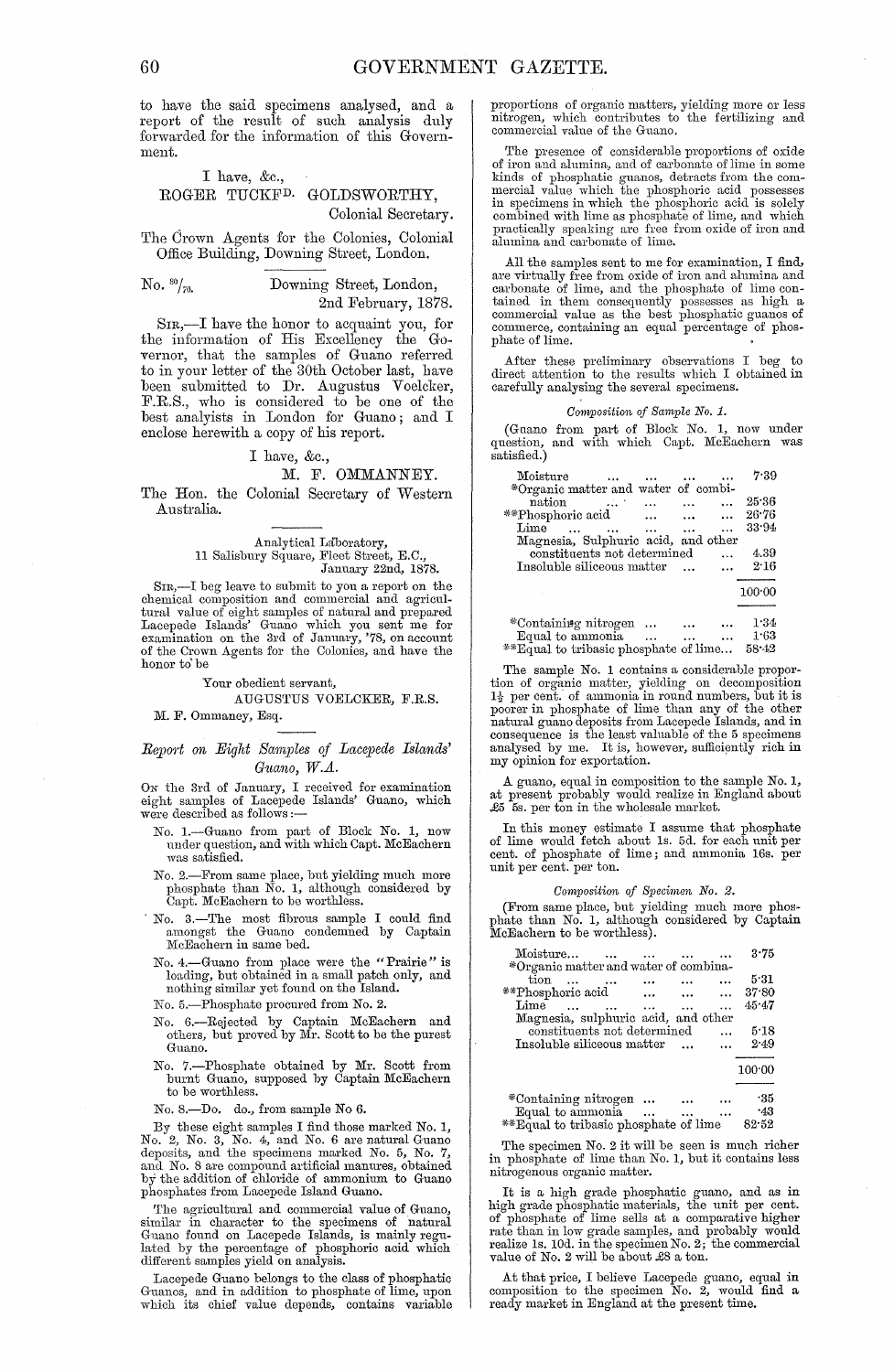*Oomposition of Specimen No. 3.* 

(The most fibrous sample I could find amongst the guanos condemned by Captain McEachern in same bed).

| Moisture                              |  | 3.74   |
|---------------------------------------|--|--------|
| *Organic matter and water of combina- |  |        |
| tion                                  |  | 5.55   |
| **Phosphoric acid                     |  | 37.64  |
| <b>Lime</b>                           |  | 45.78  |
| Magnesia, sulphuric acid and other    |  |        |
| constituents not determined           |  | 5.40   |
| Insoluble siliceous matter            |  | 1.89   |
|                                       |  |        |
|                                       |  | 100:00 |
| *Containing nitrogen                  |  | -39    |
| Equal to ammonia                      |  | -47    |
| **Equal to tribasic phosphate of lime |  | 82.17  |
|                                       |  |        |

No. 3 closely resembles in composition No. 2 and possesses about the same value, *i.e.*, about £8 a ton.

#### *Oomposition of Specimen No.* 4.

(Guano from place where the "Prairie" is loading but obtained in a small patch only, and nothing similar yet found on the Island.)

| Moisture                           |  | 4.65   |
|------------------------------------|--|--------|
| *Organic matter and water of com-  |  |        |
| bination                           |  | 14:80  |
| **Phosphoric acid                  |  | 36.71  |
| Lime                               |  | 39.59  |
| Magnesia, sulphuric acid and other |  |        |
| constituents not determined        |  | 3.20   |
| Insoluble siliceous matter         |  | 1:05   |
|                                    |  |        |
|                                    |  | 100:00 |
| *Containing nitrogen               |  | .54    |
| Equal to ammonia                   |  | -65    |
|                                    |  |        |

\*\*Equal to tribasic phosphate of lime 80'14 This is a valuable deposit and worth nearly as

much as No. 2 and No. 3, *i.e.*, about £8 a ton or a few shillings less per ton, the slight deficiency in phosphate being nearly made up by the somewhat larger proportion of nitrogen-No. 4.

## *Oomposition of Specimen No. 6.*

(Rejected by Capt. McEachern and others, but proved by Mr. Scott to be the purest guano.)

| Moisture<br>$\cdots$                                   | 1.59   |
|--------------------------------------------------------|--------|
| *Organic matter and water of com-                      |        |
| bination                                               | 9.02   |
| **Phosphoric acid                                      | 40.93  |
| $\lim_{m \to \infty}$<br>$\cdots$                      | 43.05  |
| Sulphuric acid<br>$\mathbf{r}$<br>$\cdots$<br>$\cdots$ | 2.02   |
| Magnesia and other substances not                      |        |
| determined                                             | 3.05   |
| Insoluble siliceous matter                             | .34    |
|                                                        |        |
|                                                        | 100:00 |
| *Containing nitrogen                                   | -73    |
| Equal to ammonia $\dots$ $\dots$                       | .89    |
| **Equal to tribasic phosphate of lime                  | 89.35  |
|                                                        |        |

This specimen is what is called in commerce a crust guano, and as will be seen by the preceding analysis very rich in phosphate of lime. It also yields nearly 1 per cent of ammonia on decomposition, and is almost entirely free from silica.

The proportion of lime found in the analysis is insufficient to combine with the phosphoric acid to tribasic phosphate, from which it appears that the crusts contain bi-paric phosphate of lime, which adds to its value.

In specimen No. 6 the unit per cent. of phosphate of lime, I am of opinion will fetch 2s. per ton, the commercial value of crust guano equal to Specimen No. 6, accordingly, will be about  $\hat{x}$ 9 10s. per ton, taking into account the ammonia which this specimen yields on decomposition.

'fhe three remaining samples appear to be prepared manures, obtained by adding chloride of ammonium to the burnt phosphatic guano from Lacepede Island. 'l'hey may be considered under the same heading with all the more propriety, inasmuch as they are similar in composition;\*and their manufacture has not my approval.

In burning Lacepede Guano, the organic matter which has some value is destroyed, and the phos-phates are left behind in a less porous and less available condition for the use of plants than they are in the natural guano deposits.

Moreover, the addition of chloride of ammonium to the burnt phosphatic guano, cannot be recommended, inasmuch as chloride of ammonium is too expensive, and if it should be found desirable to manufacture from Lacepede Guano artificial manures containing ammonia salts, commercial sulphate of ammonia, a much cheaper salt than chloride of ammonium, may be employed with more advantage, and the efficacy of the guano may be increased by treating it with acid, whereby the phosphates are rendered soluble.

#### *Oomposition of Specimens markecl No.* 5, *No. 7, and No. 8.*

(No. 5 phosphates procured from No. 2; Specimen No. 7, phosphate obtained by Mr. Scott from burnt guano, supposed by Capt. McEachern to be worth-<br>less. Specimen No. 8 obtained from sample No. 6.)

|                                               | No. 5.     | No. 7.     | No. 8. |
|-----------------------------------------------|------------|------------|--------|
| Moisture<br>$\overline{a}$                    | 11.94      | 6.06       | 7.77   |
| *Ammonia salts and a little                   |            |            |        |
| organic matter<br>لأعاد                       | 40.31      | 41.09      | 36.63  |
| **Phosphoric acid<br>.                        | 20:06      | 23.08      | 27.81  |
| Lime<br><b>Carlos</b><br>$\cdots$<br>$\cdots$ | 24.76      | 26.34      | 25.81  |
| Magnesia, &c.<br>$\cdots$                     | 2.73       | 3.23       | 1.67   |
| Silica<br>$\ddotsc$<br>                       | $\cdot$ 20 | $\cdot$ 20 | -31    |
|                                               |            |            |        |
|                                               | 100:00     | 100:00     | 100:00 |
|                                               |            |            |        |
| *Containing nitrogen<br>$\ddotsc$             | 10.24      | 10:56      | 8.24   |
| Equal to ammonia<br>$\ddotsc$                 | 12.43      | 12.82      | 10:01  |
| **Equal to tribasic phos-                     |            |            |        |
| phate of lime<br>$\ddotsc$                    | 43.79      | 50.38      | 60.71  |
| AUGUSTUS VOELCKER, F.R.S.,                    |            |            |        |

Consulting Chemist to the Royal

Agricultural Society of England.

#### No. 55.-C.S.O.

*Oolonial Secreta1'Y's QUice, Pm·th, 25th Ma1'ch, 1878.* 

THE undermentioned Government Horses, at Rottnest, are for sale:-

| Two Grey Fillies, age 3 years, height 13 hands. |                      |   |                          |                          |    |                          |
|-------------------------------------------------|----------------------|---|--------------------------|--------------------------|----|--------------------------|
| One Grey Colt,                                  | .,                   | 4 | , 1                      | $\overline{\phantom{a}}$ | 14 | $\overline{\phantom{a}}$ |
| Do.                                             | ,,                   | 4 | $\overline{\phantom{a}}$ | 55                       | 15 | 53                       |
| One Chestnut Mare,                              |                      | 5 | ,,                       | $\overline{\mathbf{z}}$  | 14 | $\cdot$                  |
| One Chestnut Filly,                             |                      | 4 | ,                        | $\overline{\phantom{a}}$ | 14 | , 1                      |
| One Bay Colt.                                   | $\ddot{\phantom{0}}$ | 2 | ,,                       | , 1                      | 12 | وو                       |
| One Bay Mare, aged                              |                      |   |                          | $\cdot$                  | 14 | ,,                       |
| One Foal                                        |                      |   |                          |                          |    |                          |
| One Dark Bay Entire, aged                       |                      |   |                          | $^{\rm{1}}$              |    | 15 1in.                  |
|                                                 |                      |   |                          |                          |    |                          |

Full particulars can be ascertained on application to the Superintendent.

By His Excellency's' Command, ROGER TUCKFD. GOLDSWORTHY, Colonial Secretary.

No. 50.-C.S.0.

## *Oolonial Sem'etary's Office, Perth, 8th Ma1'ch, 1878.*

I T is hereby notified that the Government is prepared to let, with immediate possession, the Public Buildings hitherto occupied as Police Stations at the undermentioned places,  $\overline{\text{viz}}$ .:-

- 1. The Lakes (York Road).
- 2. Canning.
- 3. 131-miles, Albany Road (with paddock of about 50 acres).

4. Quindalup (Vasse District).

For particulars apply to the Superintendent of Police.

By His Excellency's Command, ROGER TUCKFD. GOLDSWORTHY, Colonial Secretary.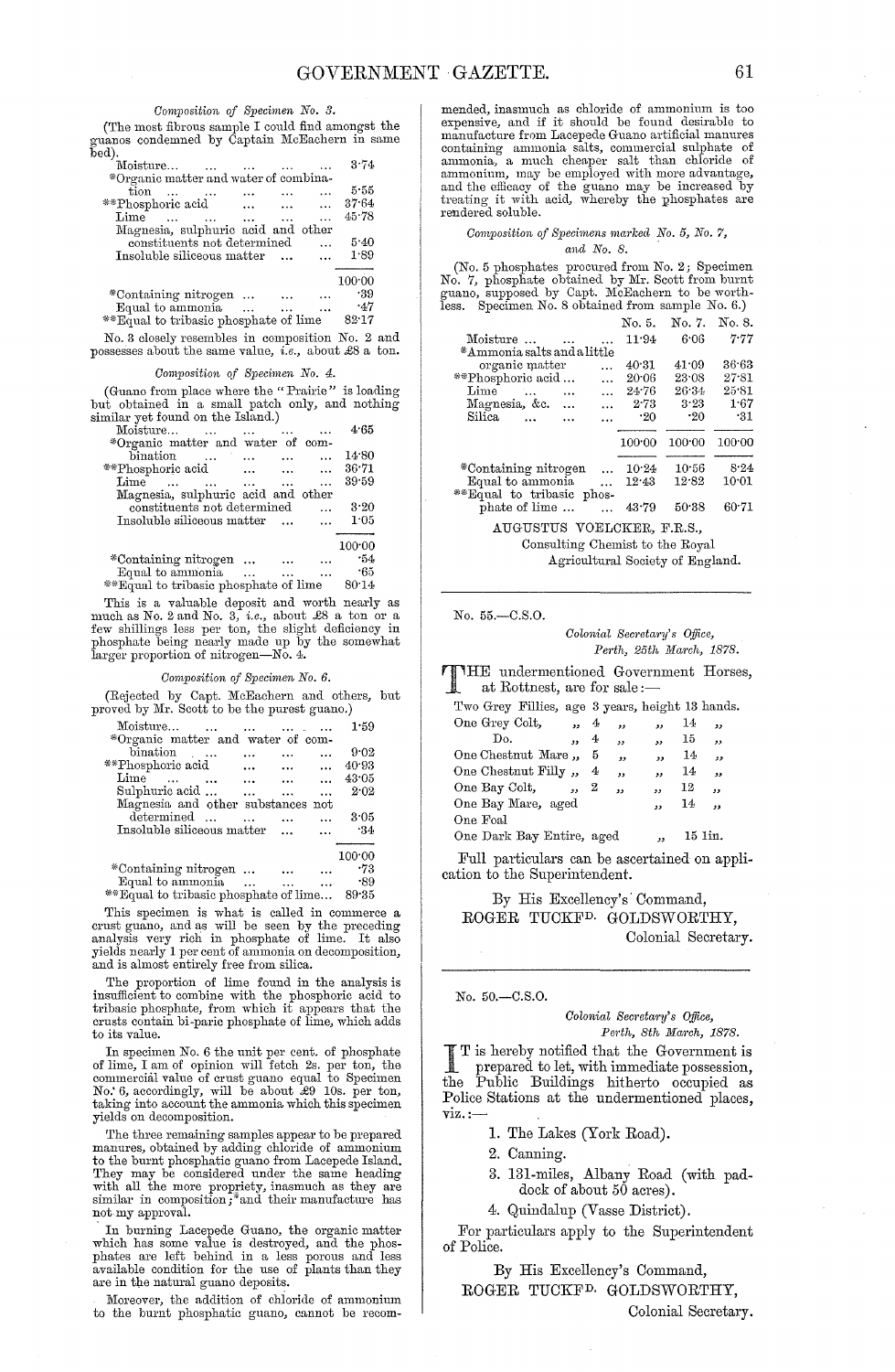No. 56.-C.S.0.

*Colonial Secretary's Office, Perth, 23rd March, 1878. Perth, 23nl Ma1'Ch, 1878.* 

HIS Excellency the Governor directs the<br>publication of the following Marine<br>Notice for conoral information publication of the following Marine Notice, for general information.

By His Excellency's Command, ROGER TUCKF<sup>D.</sup> GOLDSWORTHY, Colonial Secretary.

# *Pttblic WO?'ks' QUice, Perth, 23nl Ma?'Ch, 1878.*

, LIGHTHOUSE, POINT MOORE,

## CHAMPION BAY.

A Lighthouse has been erected at the extremity of Point Moore, one and a half miles South-west of Geraldton Pier, in latitude 28° 46' 52" South, and longitude 115° 35' East. The Tower (iron), round, forming the frustrum of a cone, with a base of 21 feet diameter, and is painted white. The upper light is a white revolving dioptric light of the second order, with an interval of flash of 40 seconds, visible for about 18 miles from the deck of a vessel, and has a seaward range of 2G3°. The lower subsidiary is fixed, and is a fourth order dioptrie light, with vertical prisms, so disposed as to give two strong<br>beams of red light; the Northern arc gives a ray of<br>28°, the bearing of the seaward side of angle being<br>North 30° East (magnetic), and the Southern arc<br>shows a ray of 23° outside of African Reef. The height from high water to centre of lantern is 110' 4"; the height of Tower from base to vane is 114' 6", and from base to focal plane of light 101' 3".

Lighted on the 19th of March, 1878.

JAS. H. THOMAS,<br>Director of Public Works.

*Department of Public Works, Perth, 19th March, 1878.* 

1"'ENDERS (endorsed "Tender for Perth Boys' School,") will be received at this Office until noon of Tuesday, the 2nd April, from persons willing to perform pointing and coloring of external walls, and the erection of a lavatory at the Boys' School, Perth.

Tenders to state the shortest time in which the work will be completed.

The Government do not bind themselves to accept the lowest or any tender, and will require the guarantee of two responsible persons for the due performance of the Contract.

Forms of Tender may be had on application to the various Resident Magistrates, and at the Public Works' Office, Perth; where Specifications, Conditions, and full particulars can be obtained.

No tender will be entertained unless on the prescribed form.

> JAS. H. THOMAS, Director of Public Works.

## $Department of Public Works,$ Perth, 23rd March, 1878.

**TENDERS** (endorsed "Tender for Railway<br>
Station,") will be received at this Office<br>
nutil near of Monday the 22nd April from until noon of Monday, the 22nd April, from persons willing to erect a Railway Station at Geraldton, Champion Bay.

Tenders to state the shortest time in which the work will be performed.

Copies of Plan and Specification may be seen, and full particulars obtained, on application at the Office of the Resident Engineer, Geraldton.

The Government do not bind themselves to accept the lowest or any tender, and will require the guarantee of two responsible persons for the due performance of the Contract.

Forms of Tender may be had on application to the various Resident Magistrates, and at the Public Works' Office, Perth, where Plans, Specifications, Conditions, and full particulars can be obtained.

No tender will be entertained unless on the prescribed form.

> JAS. H. THOMAS, Director of Public Works.

#### $Department of Public Works,$ *Perth, 11th March, 1878.*

TENDERS (endorsed "Tender for Wandering School,") will be received at this Office until noon of Tuesday, the 2nd April, from persons willing to erect a School House at Wandering, near the Bannister, on the Albany Road.

Tenders to state the shortest time in which the work will be completed.

Copies of Specification and Plans may be seen at the Office of the Resident Magistrate, Williams.

The Government do not bind themselves to accept the lowest or any tender, and will require the guarantee of two responsible persons for the due performance of the Contract.

Forms of Tender may be had on application to the various Resident Magistrates, and at the Public Works' Office, Perth; where Plans, Specifications, Conditions, and full particulars can be obtained.

No tender will be. entertained unless on the prescribed form.

> JAS. H. THOMAS, Director of Public Works.

#### *Cj'own Lands' Office, Perth, 22nd Ma1'ch, 1878.*

New Suburban and Town Lots, Geraldton.

T is hereby notified for general information<br>that 180 Town Lets that 180 Town Lots, numbered 385 to 564 inclusive, between Augustus, Bad:, and Crowther Streets and Rifle Range, comprising about  $\frac{3}{4}$  of an acre each; also 21 additional Suburban Lots of land containing about 5 acres each, on the East side of Chapman Road, between Ord Street and Dean Street, are now open for purchase under existing Land Regulations.

JOHN FORREST, *pro* Commissioner of Crown Lands.

## Appointment.

#### (Under Ordinance 35 Vie., No. 3.)

H IS Honor the Chief Justice has been<br>pleased to appoint NATHANIEL HOWELL, pleased to appoint NATHANIEL HowELL, Esquire, of Perth, Barrister, Solicitor, &c., a Commissioner to administer Oaths, and to take and receive Affidavits, Declarations, &c., to be made use of in the Supreme Court of vVestern Australia; also, to take acknowledgments of Deeds executed by married women.

ROWLEY C. LOFTIE,

Master Supreme Court.

Supreme Court Office, } Perth, 22nd March, 1878.  $\}$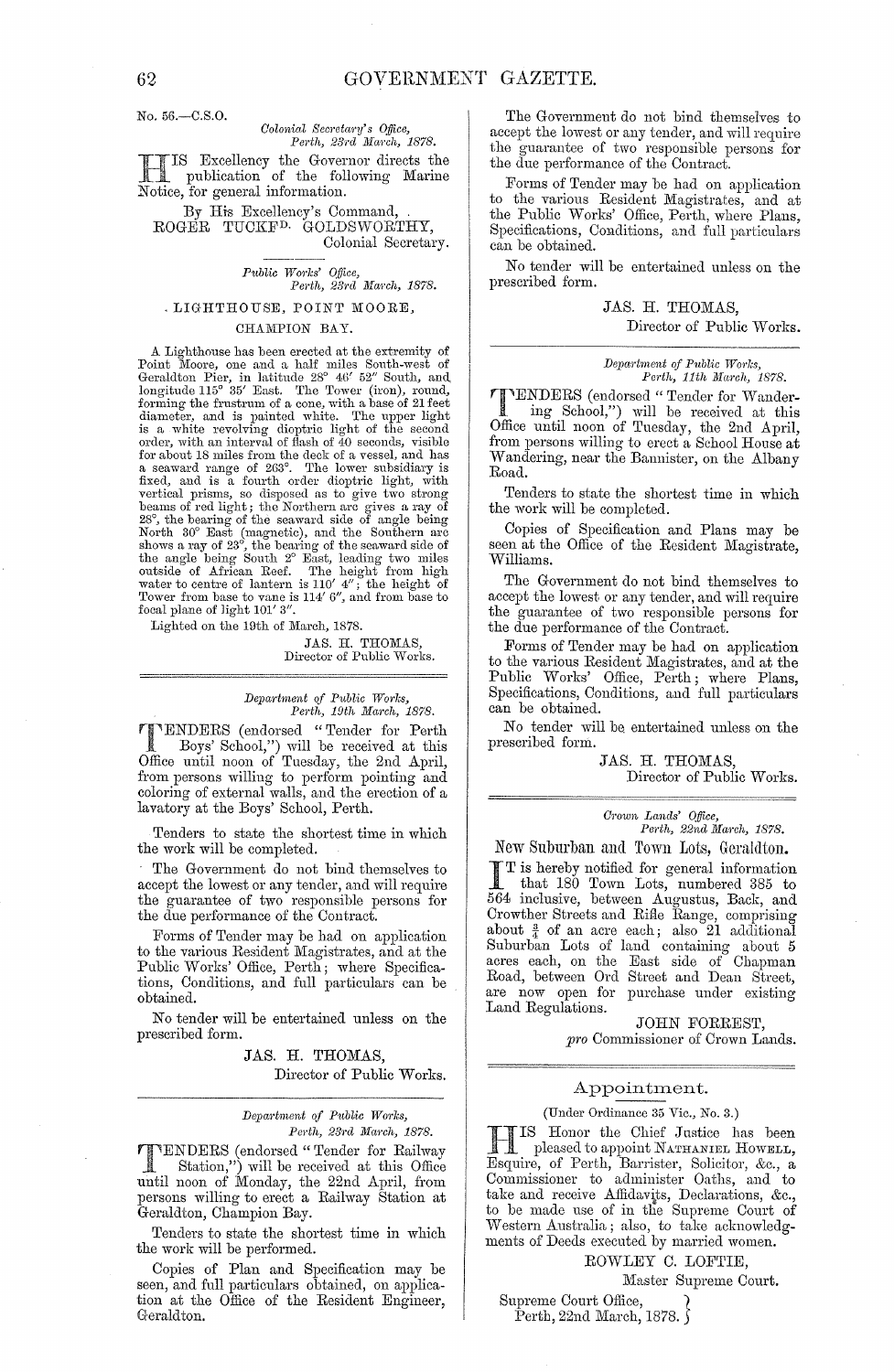## GOVERNMENT GAZETTE.

## WESTERN AUSTRALIA.

## Meteorological Observations for the month ending 28th February, 1878.

WIND Registered by Mr. Forsyth, Harbor Master, at Arthur's Head, Fremantle; altitude above the sea 55 feet, in Latitude 32° 02' 14" S., Longitude 115° 45' 12" E.

The other instruments registered are placed in the grounds adjoining the Survey Office, Perth; altitude above the sea 47 feet, in Latitude 31° 57' 25" S., Longitude 115° 52' 02" E.

|                  |                                                                      |                        |                           |                                 |               |                      |                   |         |                                         |                               |                           | who would move that someone if y<br>Surveyor General. |                        |         |
|------------------|----------------------------------------------------------------------|------------------------|---------------------------|---------------------------------|---------------|----------------------|-------------------|---------|-----------------------------------------|-------------------------------|---------------------------|-------------------------------------------------------|------------------------|---------|
| Week<br>ending.  | BAROMETER:<br>Mean Reading<br>corrected, and re-<br>and 32 deg. Fah. | THERMOMETERS IN SHADE. |                           | RADIATION<br>THERMO-<br>METERS. |               | WIND.                |                   | DEGREE  |                                         | Mean<br>mt.                   | EVAPOR-                   |                                                       |                        |         |
|                  |                                                                      |                        | Dry.                      |                                 | Wet.          |                      | Amount<br>Terres- |         | Horizontal<br>General<br>velocity in    | OF<br>HUMIDITY,<br>Saturation | CLOUD:<br>Mean<br>amount. | $\frac{1}{2}$                                         | ATION:<br>Amount<br>in |         |
|                  |                                                                      | Maxi-<br>mum.          | Mini <sup>-</sup><br>mum' | Maxi-<br>mum.                   | Mini-<br>mum. | Solar.               | trial.            | inches. | miles, per<br>hour.                     | direction.                    | =100 : mean<br>amount.    |                                                       |                        | inches. |
| 7th              | 30.007                                                               | 95.1                   | 67.8                      | $85 - 4$                        | 64.2          | 1476643              |                   | 0.09    | $\frac{M}{2N}$                          | 笨                             | 72                        | 5                                                     | 5                      | 1.92    |
| 14 <sub>th</sub> | 29.939                                                               | 93.0                   | 67.0                      | 85.6                            | 64.9          | $ 149 \cdot 0 $ 64 3 |                   | 0.70    | 9.67                                    | S.W.                          | 75                        | 8                                                     | 4                      | 1.88    |
| 21st             | 29.940                                                               | 85.5                   | 62.2                      | 77.5                            | 60.9          | $ 144.5 $ 60 1       |                   | 0.00    | 11.13                                   | S.S.W.                        | 74                        | 4                                                     | 5                      | 1.57    |
| 28th             | 29.954                                                               | 89.1                   | 62.0                      | 79.4                            | 58.2          | $142.8$ 57.0         |                   | 0.00    | 9.54                                    | S.W.                          | 70                        | 4                                                     | 5                      | 1.91    |
|                  |                                                                      |                        |                           |                                 |               |                      |                   |         | march of the first controlled that is a |                               |                           |                                                       |                        |         |

Total Rainfall for the month=0.79 inches.

Thermometers in shade.  $\left\{\n \begin{array}{c}\n \text{Maximum} & \text{Dry} \\ \text{Minimum} & \text{Dry} \end{array}\n \right.\n 57.3$  on 21st Highest reading of Barometer 30.079 on 1st and 23rd | do.  $Lowest$  do.  $29^\circ 809\>$  on  $25\rm{th}$ 

The Observations are taken at Perth at 10 a.m., (excepting Barometer, which is registered at 12 noon), and at Fremantle, at 6 a.m., and 6 p.m.

\* Wind Gauge out of order, repaired and set to work on 7th.

M. A. C. FRASER. Observer.

# Crown Lands' Office,<br>Perth, March 14th, 1878.

ETURN of Applications to Purchase BETURN OF Approaches and Tebruary,  $1878 -$ 

| No.   | Applicants.                     | Acres.        | PURCHASE<br>MONEY.          |          |                |
|-------|---------------------------------|---------------|-----------------------------|----------|----------------|
|       | Avon.                           |               | £                           | s.       | đ.             |
| 970   | John Adam                       | 73}           |                             | $36\,15$ | 0              |
|       | CANNING.                        |               |                             |          |                |
| 93    | William Butcher                 | 40            | 20                          | 0        | 0              |
| 94    | Do.                             | 40            | 20                          | 0        | $\theta$       |
|       | KOJONUP.                        |               |                             |          |                |
| 119   | James T. Tunney*                | 100           | 0                           | 0        | 0              |
| 121   | William Andrews                 | 40            | 20                          | 0        | $\theta$       |
|       | MELBOURNE.                      |               |                             |          |                |
| 511   | Rosendo Salvado                 | 91            |                             | 45 10    | 0              |
| 530   | Do.                             | 40            | $20^{\scriptscriptstyle +}$ | 0        | $\theta$       |
| 531   | Walter Padbury                  | $100\,$       |                             | 7.15     | $\overline{0}$ |
| 537.  | Annie E. Gull                   | 40            | 20                          | 0        | 0              |
|       | Swan.                           |               |                             |          |                |
| 788.  | James Hayward†                  | 10            | 5                           | 0        | 0              |
|       | VICTORIA.                       |               |                             |          |                |
| 1126. | James Nairn*                    | 100           | 0.                          | 0        | 0              |
| 1148  | John Williams                   | 47            | 23                          | 10       | 0              |
| 1149  | Do.<br>$\ddotsc$                | 40            | 20 -                        | 0        | $\theta$       |
| 1157  | William Taylor*<br>.            | 100           | 7                           | 15       | 0              |
| 1158  | Thomas Lander†<br>.             | 10            | 0                           | 0        | $\Omega$       |
| 1159  | William Mercy†                  | 15            | 7                           | 10       | 0              |
| 1164  | Walter Padbury*<br>$\ddotsc$    | 93325         | 11                          | 8        | 10             |
|       | WELLINGTON.                     |               |                             |          |                |
| 375   | Edward Gardiner*                | 100           | 0                           | 0        | 0              |
|       | *Clause 44.                     | †Clause 43.   |                             |          |                |
|       |                                 | JOHN FORREST. |                             |          |                |
|       | mo Commissioner of Crown Lands. |               |                             |          |                |
|       |                                 |               |                             |          |                |

## DEPARTMENT OF LAND TITLES.

MALCOLM FRASER.

Transfer of Land Act, 1874. TAKE NOTICE that Andrew Stewart of Bunbury<br>Mariner as being entitled to an estate in fee<br>simple in possession in all that parcel of land situate in<br>the town of Fremantle and known as Fremantle Building Lot No. 16 has made application to bring the same under the operation of the above-named Act.

AND FURTHER TAKE NOTICE that all persons claiming any estate right title or interest in the said land ARE HEREBY REQUIRED to lodge with the Registrar of Titles on or before the twentieth day of April next a caveat forbidding the same from being brought under the operation of the said Act.

J. C. H. JAMES.

Commissioner of Land Titles.

Perth, 23rd March, 1878.

Transfer of Land Act, 1874. VAKE NOTICE that James Morrison of Guildford **FINALE NOTICE that James Morrison of Guildford**<br> **E** Equire as being entitled to an estate in fee<br>
simple in possession in the lands hereinafter described<br>
has made application to bring the same under the<br>
operation of t three and three quarter links of Allotment No. 36 and<br>on the  $W$  and  $S$  by lines parallel and equal in length<br>to the  $N$  and  $E$  boundaries above described. And also to the N and E boundaries above described. And also<br>all that parcel of land containing one acre being the<br>South-Eastern portion of the aforesaid Allotment 37<br>bounded on the S by one chain fifty links of Mangles<br>Street. On

AND FURTHER TAKE NOTICE that all persons claiming any estate or interest in the aforesaid lands ARE<br>
HEREBY REQUIRED to lodge with the Registrar of<br>
Titles on or before the twentieth day of April next a *caveat* forbidding the same from being brought under the operation of the said Act.

J. C. H. JAMES,<br>Commissioner of Land Titles.

Perth, 23rd March, 1878.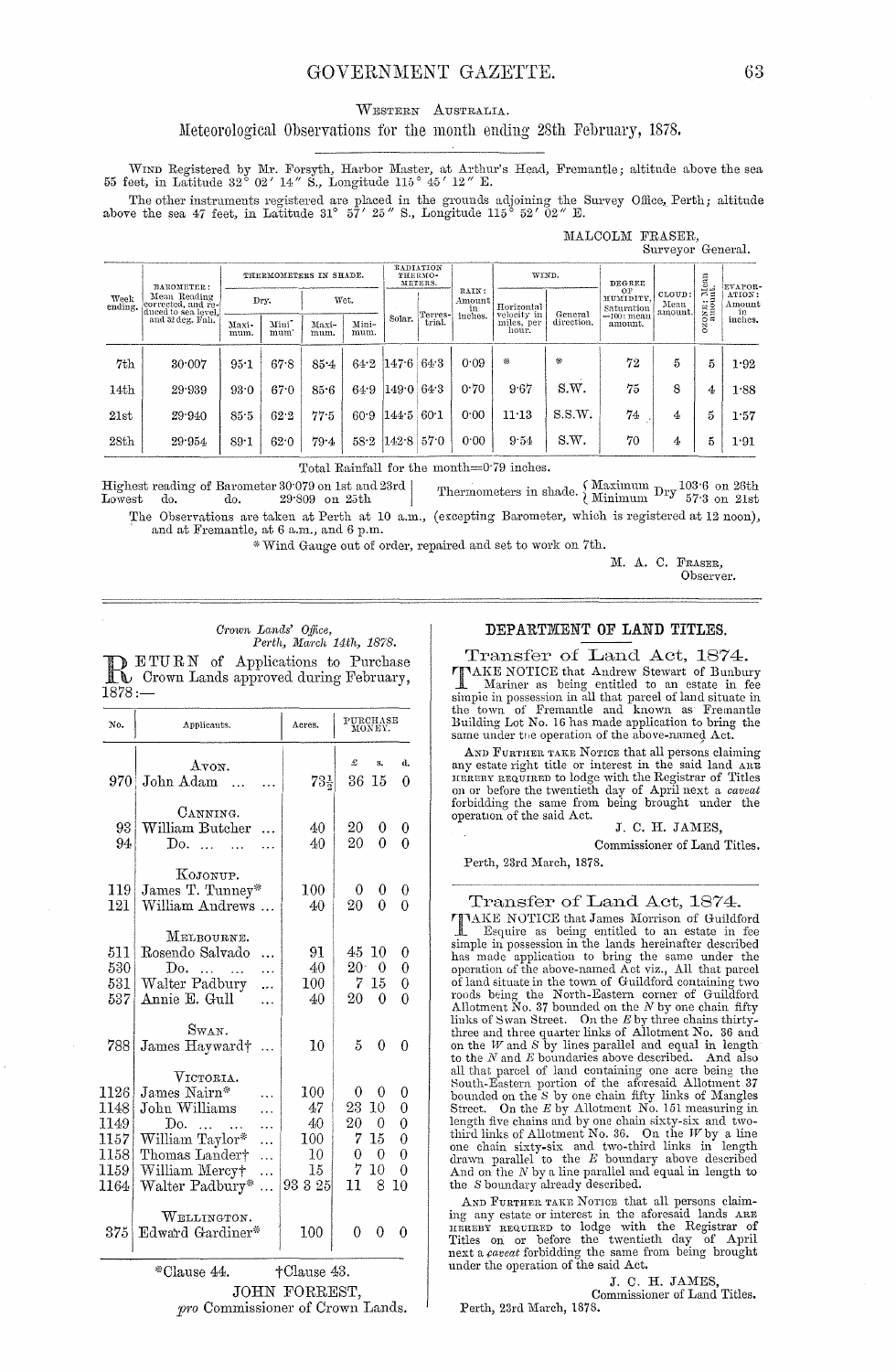## GOVERNMENT GAZETTE.

## LAND SALES.

## Crown Lands' Office, Perth, 26th March, 1878.

THE undermentioned Allotments of Land will be offered for Sale, at Public Auction, on the dates and at the places specified in the Schedule below, at one o'clock, p.m.

| Date of Sale.                                      | Place of Sale.                                                                                              | Description of Lot.                                                                                                                                                        | Number of Lot.                                                                                                | Quantity.<br>r.<br>p.<br>а.                   | Upset Price.                                                                                 |
|----------------------------------------------------|-------------------------------------------------------------------------------------------------------------|----------------------------------------------------------------------------------------------------------------------------------------------------------------------------|---------------------------------------------------------------------------------------------------------------|-----------------------------------------------|----------------------------------------------------------------------------------------------|
| 1878.<br>April 3<br>Do.<br>Do.<br>$2nd$ May<br>Do. | Perth<br>Bunbury<br>$\ddotsc$<br>Do.<br>$\cdots$<br>$\ddots$<br>Geraldton<br>$\sim 100$<br>Do.<br>$\ddotsc$ | Fremantle<br>Town  <br>$\ddotsc$<br>Bridgetown<br>Do.<br>$\sim 100$<br>Bunbury<br>Do.<br>.<br>$\cdots$<br>Northampton<br>Town<br>$\cdots$<br>Geraldton<br>Do.<br>$\ddotsc$ | 527, 528, 529<br>46, 47<br><br>$\cdots$<br>112<br><br>$\cdots$<br>14, 15<br>$\cdots$<br><br>$305$<br>$\cdots$ | 10<br>$\bf{0}$<br>$\theta$<br>.<br>.<br>.<br> | £12 each.<br>$\pounds3$ per lot.<br>$\pounds$ 7 10s.<br>$\pounds12$ per lot.<br>£15 per lot. |

|  | SCHEDULE. |  |  |  |
|--|-----------|--|--|--|
|  |           |  |  |  |

JNO. FORREST, pro Commissioner of Crown Lands.

DY VIRTUE of Her Majesty's Writ, under the hand of the Governor and the Public Seal, to me directed, dated the 20th day of February, 1878, I do hereby give Public<br>Notice that a General Election for the Election of one member to serve in the Legislative Council for the Electoral District of the Vasse, will be held in the Court House, in the town of Busselton, at 10 o'clock in the forenoon of Thursday, the twenty-eighth day of March next ensuing, pursuant to an Ordinance of the<br>Legislative Council intituled "An Ordinance to " provide for the Establishment of a Legislative<br>
"Council, the Division of the Colony into<br>
"Electoral Districts, and the Election of Members" " to serve in such Council": at which day and place all persons entitled to vote at the said General Election are requested to give their attendance.

Dated the 27th day of February, 1878.

## J. S. HARRIS.

Returning Officer for the Electoral District of Vasse.

## NOTICE.

ELECTORAL DISTRICT OF WELLINGTON.

OTICE is hereby given that all persons desirous of having their names inserted<br>on the Electoral Roll for the District of Wellington must apply personally or otherwise to the Clerk to the Magistrates at Bunbury, on or before the 10th April next.

All objections to names on the Electoral Roll must be sent in on or before the 24th April next.

A Special Session of the Justices for the Revision of the Electoral Roll of the District of Wellington will be holden in the Court House, Bunbury, on Thursday, the 9th May next, at 11 o'clock a.m.

W. PEARCE CLIFTON, R.M. R.M. Office, Bunbury, 13th March, 1878.

# Comptroller's Office,<br>Fremantle, 23rd March, 1878.

**IERTIFICATES** of Freedom have been  $J$  issued to the undermentioned Convicts, whose sentences have expired :-

Reg. No. 7635 Charles Brown

## 8359 Thomas Mitchell

HIS Excellency the Governor has been pleased to revoke the Tickets-of-Leave of the undermentioned Convicts:

Reg. No. 8463 Daniel Watkins 9673 Edward Brannon  $\overline{\mathbf{z}}$ 

JOHN F. STONE. Superintendent.

## The Bankruptcy Act, 1871.

## IN THE SUPREME COURT.

In the matter of a special resolution for liquidation by<br>arrangement of the affairs of John Eatch, of Perth, baker.

THIS is to certify that Nathaniel Howell, of Perth,<br>Solicitor, has been appointed, and is hereby<br>declared to be, Trustee under this liquidation by<br>arrangement,

Given under my hand and the Seal of the Court this twenty-second day of March, 1878.

ROWLEY C. LOFTIE, Registrar.

## The Bankruptcy Act, 1871.

IN THE SUPREME COURT.

 $(L.s.)$ 

In the matter of a special resolution for liquidation by<br>arrangement of the affairs of Michael Conway, of<br>Mount Hardey, near York, farmer and grazier.

THE creditors of the above-named Michael Conway THE creditors of the above-named Michael Conway<br>
I who have not already proved their debts are<br>
required, on or before the fourth day of April next, to<br>
required, on or before the fourth day of April next, to<br>
send their n declared.

clared.<br>Dated this 26th day of March, 1878.<br>J. W. MONGER,

Trustee.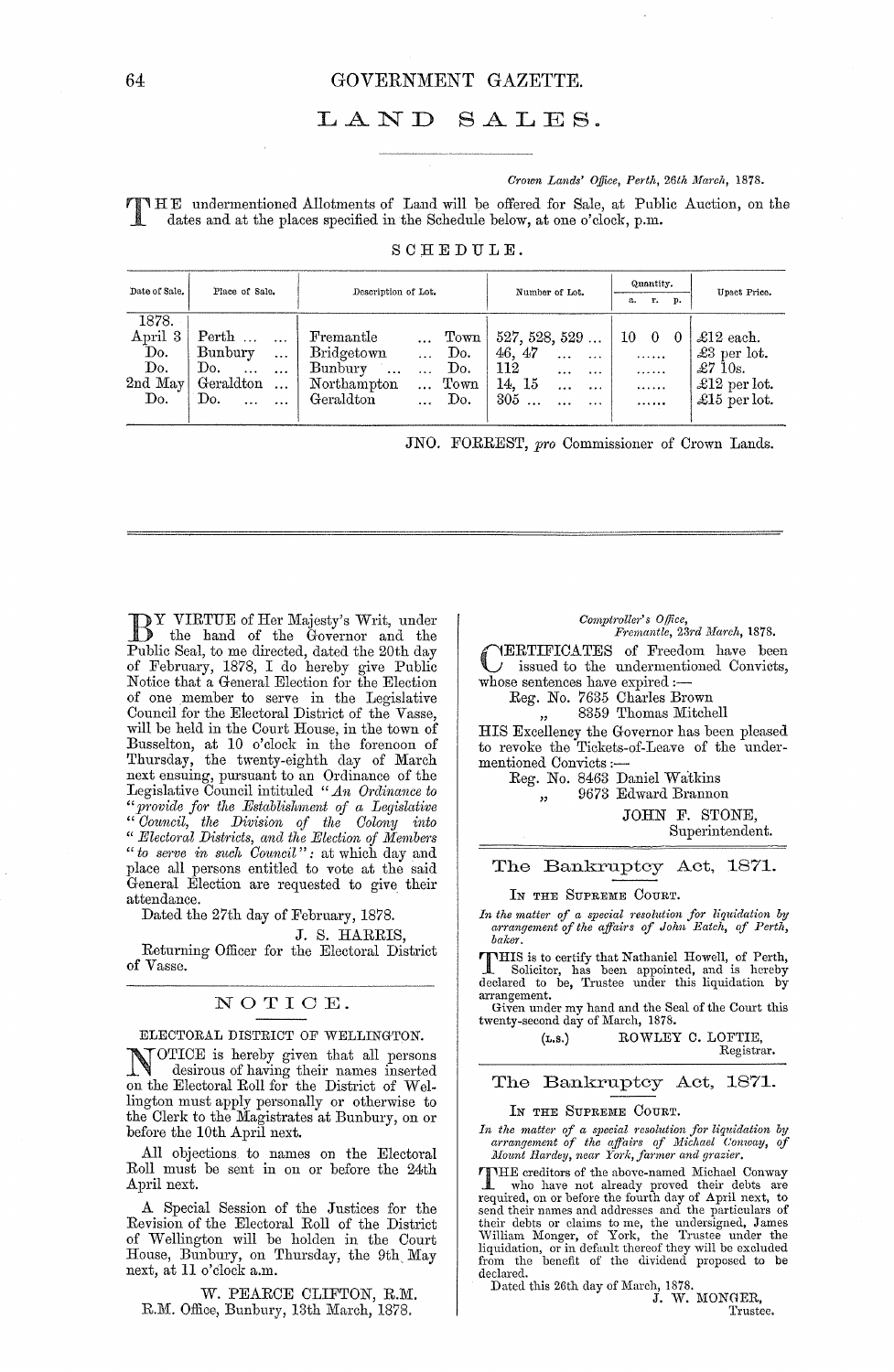## GOVERNMENT GAZETTE. 65

## RETURN of LICENSES issued under "The Wines, Beer, and Spirit Sale Act, 1872," for the Year 1878.

## PUBLICANS' LICENSES.

| NAME.                                                                                                                                              | SIGN.                                                                                                                                                                            | $_{\rm Disfricer.}$                                              |  |  |
|----------------------------------------------------------------------------------------------------------------------------------------------------|----------------------------------------------------------------------------------------------------------------------------------------------------------------------------------|------------------------------------------------------------------|--|--|
| Towton, G. A<br>Lucas, J. A.<br>King, G.<br>.<br>James, E. S.<br>.<br>Strickland, H. R.<br>Chipper, J. C<br>McMahon, M.<br>Connor, E.<br>$\ddotsc$ | No Place Inn<br>$\ddotsc$<br>Shamrock Hotel<br>Commercial Hotel<br>Freemasons' Hotel<br>United Service Tavern<br>John Bull Inn<br>$\cdots$<br>Devonshire Arms<br>Horse and Groom | $_{\rm{Perth}}$<br>Do.<br>Do.<br>Do.<br>Do.<br>Do.<br>Do.<br>Do. |  |  |
| Herbert, J. A<br>Cæsar, F.<br>$\sim$ $\sim$<br>Meagher, M. R.<br>Scott & Hagan<br>Francisco, A                                                     | Freemasons' Hotel<br>Emerald Isle Hotel<br>Crown and Thistle<br>Victoria Hotel<br>Pier Hotel                                                                                     | $\operatorname{Fremantle}$<br>Do.<br>Do.<br>Do.<br>Do.           |  |  |
| Wheatley, Wm.<br>Jecks, Thos.                                                                                                                      | Stirling Arms and<br>Freemasons' Hotel<br>Rose and Crown                                                                                                                         | $_{\rm{Swan}}$<br>Do. .                                          |  |  |
| Wilson, Dora<br>Craig, M.<br>$\sim$ $\sim$<br>Chipper, R. W.                                                                                       | New York Hotel<br>Castle Hotel<br>King's Head Hotel                                                                                                                              | ${\rm York}$<br>Do.<br>$\mathbf{D}\mathbf{o}$ .                  |  |  |
| Leeder, W. G<br>Ryan, M.<br>Kitchener, W.<br>Donegan, Thos.                                                                                        | Newcastle Hotel<br>Freemasons' Hotel<br>Farmers' Home<br>Freemasons' Hotel                                                                                                       | Toodyay<br>Do.<br>Do.<br>Do.                                     |  |  |
| Woodman, H<br>Hosken, W.<br>$\cdots$                                                                                                               | Victoria Hotel<br>$\cdots$<br>Geraldton Hotel                                                                                                                                    | Geraldton<br>Do.                                                 |  |  |
| Lucas, R.<br><br>Hosken, J.<br>.                                                                                                                   | Miners' Arms<br>.<br>Railway Hotel<br>.                                                                                                                                          | Northampton<br>Do.                                               |  |  |
| Gardiner, J.<br>.<br>McAlinden, J<br>Bovell, J.<br>                                                                                                | $\rm{Vasse~Hotel}$<br>Commercial Hotel<br>Ship Tavern                                                                                                                            | Vasse<br>Do.<br>Do.                                              |  |  |
| Lawson, H.<br><br>Phillips, T.<br>.                                                                                                                | Kojonup Inn<br>Old England Arms                                                                                                                                                  | Williams<br>Do.                                                  |  |  |
| Spencer, T. E<br>Delaporte, R.                                                                                                                     | Wellington Hotel<br>${\rm Rose\; Hotel}$                                                                                                                                         | Bunbury<br>Do.                                                   |  |  |
| Wood, Saml.<br>$\ddotsc$<br>McKenzie, J.<br>$\ddotsc$<br>Metcalfe, E.<br>                                                                          | Clarence Hotel<br>$\rm\,Freenasons' \,Hotel$                                                                                                                                     | Albany<br>Do.<br>Do.                                             |  |  |

## SPIRIT MERCHANTS' LICENSES.

| NAME.                 |           | DISTRICT.  |
|-----------------------|-----------|------------|
| Monger, J. H          | .         | Perth.     |
| Shenton, Geo          |           | Do.        |
| Courthope, E. K.      |           | Do.        |
| $McCleery, J.$        |           | Fremantle. |
| $M$ oore, $W.$ D.     |           | Do.        |
| Rosenthal and Co.     |           | Geraldton. |
| Crowther and Mitchell | $\ddotsc$ | Do.        |
|                       |           |            |

## WINE AND BEER LICENSES, 1878.

| NAME.              |           | DISTRICT. |            |
|--------------------|-----------|-----------|------------|
| $Melay, Wm. \dots$ | ٠         | $\cdots$  | Perth.     |
| Truslove, John     | $\cdots$  |           | Do.        |
| Harwood, D. W.     | $\ddotsc$ | $\ddotsc$ | Fremantle. |
| $M$ umme, $W$ .    |           | $\ddotsc$ | Do.        |
| Hanlon, Jas.       |           |           | Geraldton. |

| GALLON LICENSES,<br>1878.                                                                                                                      |                        |   |                                               |
|------------------------------------------------------------------------------------------------------------------------------------------------|------------------------|---|-----------------------------------------------|
| NAME.                                                                                                                                          |                        |   | DISTRICT.                                     |
| Gull, T. C.<br>$\cdots$<br>Padbury and Loton                                                                                                   | $\ddotsc$              |   | Swan.<br>Do.<br>Fremantle.                    |
| Absolon, J. de M.<br>Samson, L.<br>Thompson, G<br>Manning, L. A.<br>Francisco, A., Senr.<br>Bateman, J.<br>Marmion, W. E.<br>Carter, T. and H. | .                      |   | Do.<br>Do.<br>Do.<br>Do.<br>Do.<br>Do.<br>Do. |
| Padbury, Loton, and Co.<br>Glyde, Geo.<br>Ferguson and Mumme<br>Habgood, Absolon, and Co<br>Gugeri, P.A<br>Harwood, D. W.                      | $\ddotsc$<br>$\ddotsc$ |   | Perth.<br>Do.<br>Do.<br>Do.<br>Do.<br>Do.     |
| Connor, D.<br>Maley, J. S.<br>Moore, S. F.<br>$\ddotsc$                                                                                        |                        | . | Toodyay.<br>Greenough.<br>Do.                 |
| Trigg, Wm.<br>$\cdots$<br>Pearse, F., and Co.<br>Crowther and Co.<br>Baston, Geo.<br>$\ddot{\phantom{a}}$                                      | $\ddotsc$              |   | Geraldton.<br>Do.<br>Do.<br>Do.               |
| Hassell, J. F. T.<br>Heinzman, G.<br>Moir, A.<br>Muir. R.<br>$\ddotsc$<br>McKail, John                                                         |                        |   | Albany.<br>Do.<br>Do.<br>Do.<br>Do.           |

## WAYSIDE HOUSE LICENSES, 1878.

| NAME.                                                                                                                                                     | SIGN.                                                                                                                                         | DISTRICT.                                                       |
|-----------------------------------------------------------------------------------------------------------------------------------------------------------|-----------------------------------------------------------------------------------------------------------------------------------------------|-----------------------------------------------------------------|
| Warren, L. E.<br>Horton, H.<br>.<br>Coppin, H.<br>.<br>Cockman, J.<br>.<br>Jones, T. J.<br>.<br>$\Lambda$ tkinson, J.<br>King, D.<br>.<br>Cook, T. G.<br> | Bush Inn<br>Travellers' Rest<br>Prince of Wales<br>Victoria Hotel<br>Granville Hotel<br>Shepherd's Home<br>Junction Hotel<br>Travellers' Rest | $_{\rm{Swan}}$<br>Do.<br>Do.<br>Do.<br>Do.<br>Do.<br>Do.<br>Do. |
| Foster, J.C.<br>.<br>Davey, Thos.<br>                                                                                                                     | Narrogin Inn<br>Half-way House                                                                                                                | Perth<br>Do.                                                    |
| Donegan, J.<br>$\ddotsc$                                                                                                                                  | Baylup                                                                                                                                        | Toodyay                                                         |
| Scott, Jesse<br>$\ddotsc$<br>${\rm York},\, {\rm H}.$<br>$\ddotsc$                                                                                        | Travellers' Rest<br>Settlers' Arms                                                                                                            | $_{\rm York}$<br>Do.                                            |
| Spratt, J.<br><br>Smith, J. J.<br>$\ddotsc$<br>Barron, J.<br><br>Cornwall, W.<br>.<br>Pollard, Thos.                                                      | Mount Pleasant Inn<br>Coach & Horses<br>Tarwanga<br>$\ddotsc$<br>Williams Inn<br>                                                             | $\rm{Williams}$<br>Do.<br>Do.<br>Do.<br>Do.                     |
| Summers, W. H.                                                                                                                                            | Rockingham Arms                                                                                                                               | Fremantle                                                       |
| McLarty, J.<br>Greenacre, J.<br>К.<br>Cockram, E.<br>.                                                                                                    | Pinjarra Arms<br>Exchange Hotel<br>Jarrahdale Hotel                                                                                           | Murray<br>Do.<br>Do.                                            |
| Stephens, H.<br><br>$\rm{Linthorne, W.H.}$<br>Wiley, Thos.<br>McPherson,<br>                                                                              | Greenough Hotel<br>Travellers' Rest<br>Hampton Hotel<br>Traveller's Rest                                                                      | Greenough<br>Do.<br>Do.<br>Do.                                  |
| Trigwell, J.<br>.                                                                                                                                         | Anchor & Hope                                                                                                                                 | Bunbury                                                         |
| Doust, H.<br>                                                                                                                                             |                                                                                                                                               | ${\rm Bridg}$ etown                                             |
| Cooper, Wm.<br>$\ddotsc$<br>Mooney, Jos.<br>                                                                                                              | Weld Arms<br>                                                                                                                                 | Albany<br>Do.                                                   |